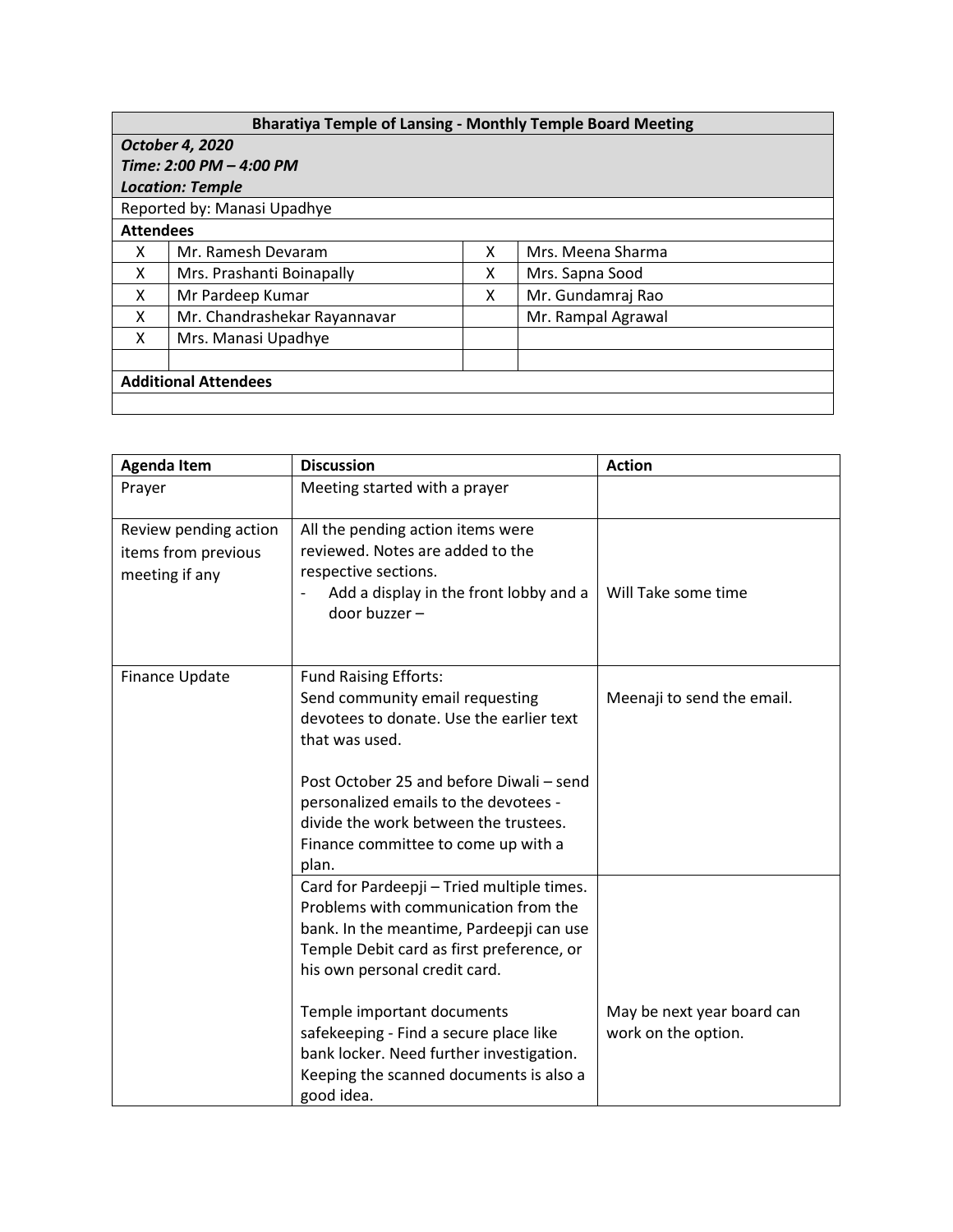|                                                           | The home sale check has been deposited<br>to Fifth Third bank for now.<br>1. Do not lock the money in<br>anything. Keep the money in<br>Fifth Third bank for now.<br>Buying a home near to the<br>2.<br>temple in the planned budget.<br>Temple can build an equity.                                                                                                                                                                                                                                                                                  | All board members present in<br>the meeting agreed.<br>All board members present in<br>the meeting agreed.<br>Rameshji will talk to Mineshji. |
|-----------------------------------------------------------|-------------------------------------------------------------------------------------------------------------------------------------------------------------------------------------------------------------------------------------------------------------------------------------------------------------------------------------------------------------------------------------------------------------------------------------------------------------------------------------------------------------------------------------------------------|-----------------------------------------------------------------------------------------------------------------------------------------------|
|                                                           | Prashanti ji shared below information on<br>LEAP Grant - \$10,000 grant funds must<br>only be used for mortgage, Utilities and<br>Priest salaries. If there is any audit then a<br>proof of how the money was spent may<br>need to provided.                                                                                                                                                                                                                                                                                                          |                                                                                                                                               |
|                                                           | PPE loan - Bank still has not opened the<br>portal for us to take any action.                                                                                                                                                                                                                                                                                                                                                                                                                                                                         |                                                                                                                                               |
|                                                           |                                                                                                                                                                                                                                                                                                                                                                                                                                                                                                                                                       |                                                                                                                                               |
| Infrastructure &<br><b>Operations Committee</b><br>update | No questions on the updates.<br>Security system - Pardeepji is going to<br>contact Simply Safe and figure out the<br>cost.<br>Plan is to replace existing system which is<br>very old.<br>Library Room blinds - need reinstallation<br>As there are no lot of devotees, part of<br>the parking lot can be closed and will not<br>need snow removal.<br>Heat is set on. Since the doors are open,<br>monitor the heat flow and bill. Ok to add<br>software lock so that nobody can tamper<br>the thermostat.<br>Shastriji's house couple of things got |                                                                                                                                               |
|                                                           | fixed.                                                                                                                                                                                                                                                                                                                                                                                                                                                                                                                                                |                                                                                                                                               |
|                                                           | Basement condition is fine. Gopuram<br>leak is fixed.                                                                                                                                                                                                                                                                                                                                                                                                                                                                                                 |                                                                                                                                               |
| <b>Priest Committee</b>                                   | Priest Contact updates communicated by                                                                                                                                                                                                                                                                                                                                                                                                                                                                                                                |                                                                                                                                               |
| updates                                                   | Sapanaji-                                                                                                                                                                                                                                                                                                                                                                                                                                                                                                                                             |                                                                                                                                               |
|                                                           | 1. List of festivals listed in the                                                                                                                                                                                                                                                                                                                                                                                                                                                                                                                    |                                                                                                                                               |
|                                                           | contract. The criteria for the                                                                                                                                                                                                                                                                                                                                                                                                                                                                                                                        |                                                                                                                                               |
|                                                           | bonus will be documented in the                                                                                                                                                                                                                                                                                                                                                                                                                                                                                                                       |                                                                                                                                               |
|                                                           | policy document for future                                                                                                                                                                                                                                                                                                                                                                                                                                                                                                                            |                                                                                                                                               |
|                                                           | boards to refer to.                                                                                                                                                                                                                                                                                                                                                                                                                                                                                                                                   |                                                                                                                                               |
|                                                           | 2. Getting quotes for health                                                                                                                                                                                                                                                                                                                                                                                                                                                                                                                          |                                                                                                                                               |
|                                                           | insurance.                                                                                                                                                                                                                                                                                                                                                                                                                                                                                                                                            |                                                                                                                                               |
|                                                           | Devotee's name from the<br>3.                                                                                                                                                                                                                                                                                                                                                                                                                                                                                                                         |                                                                                                                                               |
|                                                           | contract will be removed. Will be                                                                                                                                                                                                                                                                                                                                                                                                                                                                                                                     |                                                                                                                                               |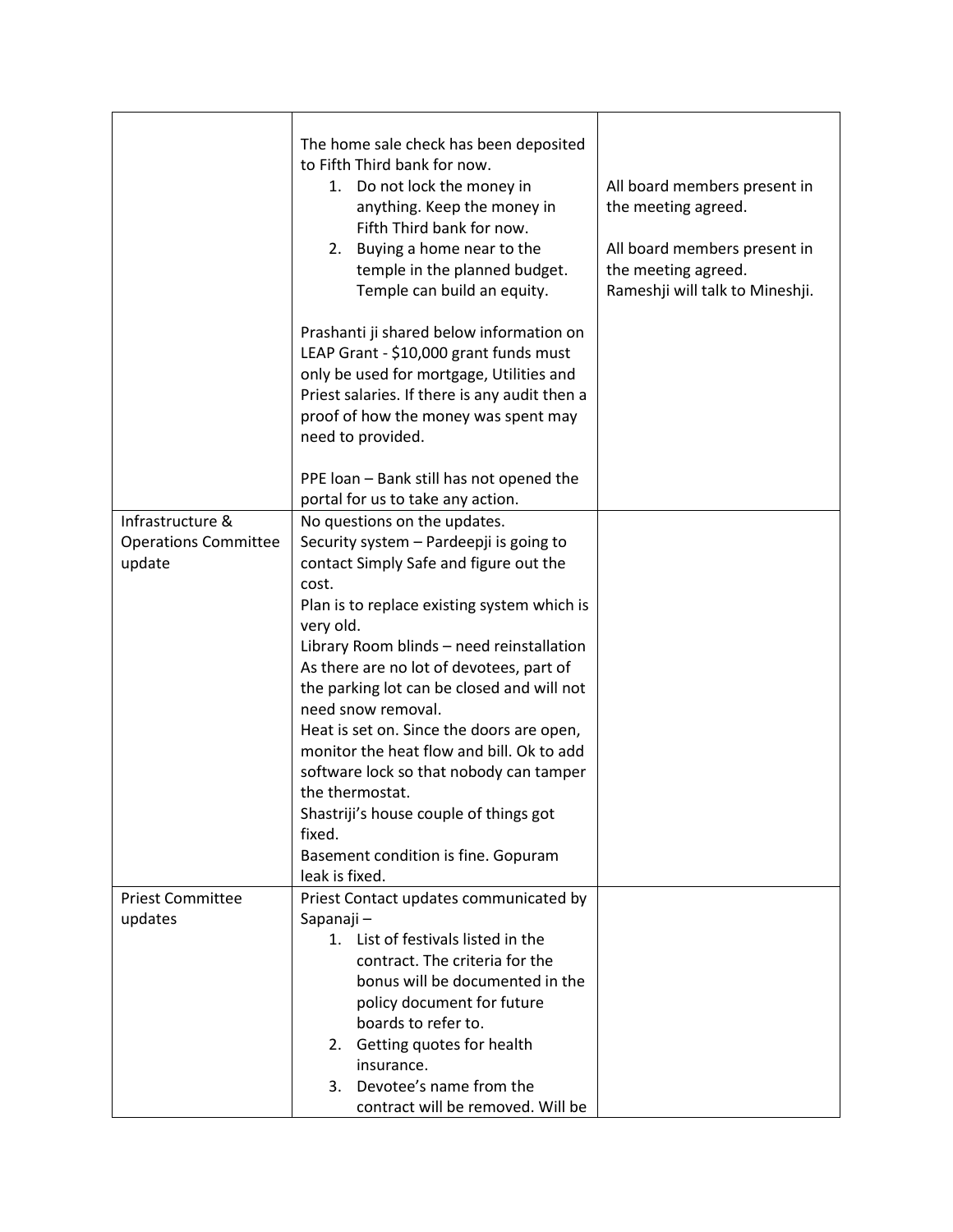|                           | recorded under Finance<br>Guidelines.      |                                  |
|---------------------------|--------------------------------------------|----------------------------------|
|                           |                                            |                                  |
| <b>Religious Events</b>   | No questions on updates shared by          |                                  |
| <b>Committee Updates</b>  | Meenaji.                                   |                                  |
|                           | Navaratri -> Committee had a meeting       |                                  |
|                           | with the coordinators.                     |                                  |
|                           | Priests will do Durga aarati from 7:00 to  |                                  |
|                           | 8:00 pm in the temple all 9 days.          |                                  |
|                           |                                            |                                  |
|                           | The committee will coordinate all the      |                                  |
|                           | events happening during October 17 to      |                                  |
|                           | October 25 <sup>th</sup> with the priests. |                                  |
|                           |                                            |                                  |
|                           | Details will be shared via temple email.   |                                  |
|                           |                                            |                                  |
|                           | October 21st, Wednesday evening -          |                                  |
|                           | Temple will remain open to                 |                                  |
|                           | accommodate Navarathri Puja schedule       |                                  |
|                           | October 24th, Saturday morning Temple      |                                  |
|                           | will remain open from 9am to 1pm to        |                                  |
|                           | accommodate Srinivasa Kalyanam along       |                                  |
|                           | with regular scheduled pujas               |                                  |
|                           |                                            |                                  |
|                           | Plan a meeting mid-October to discuss      | Meenaji will schedule a meeting  |
|                           | Diwali logistics.                          |                                  |
|                           |                                            |                                  |
| <b>Community Outreach</b> | No questions on the updates given by       |                                  |
| <b>Committee Updates</b>  | the outreach committee.                    |                                  |
|                           | Member's appreciation dinner logistics     |                                  |
|                           | details communicated by Manasi.            |                                  |
|                           | Committee will prepare flyers for          |                                  |
|                           | upcoming events during Navratri to post    |                                  |
|                           | it on the temple FB page.                  |                                  |
| <b>Youth Committee</b>    | Balavihar for this academic year will not  |                                  |
| Update                    | be conducted due to the ongoing            |                                  |
|                           | pandemic situation.                        |                                  |
| 2019 Temple Audit         | Uday Malavia ji agreed to do the audit.    | Deadline to get the audit done - |
|                           |                                            | October 31 <sup>st</sup>         |
| Discuss AGM planning      | Format of the AGM need to be discussed     |                                  |
|                           | as we approach the date based on the       |                                  |
|                           | Covid situation at that time.              |                                  |
|                           | Board is seeking nominations for 2         |                                  |
|                           | positions - Raj, Manasi going out.         |                                  |
|                           | 2 existing members Sapnaji and             |                                  |
|                           | Pardeepji are open for reelection.         |                                  |
|                           |                                            |                                  |